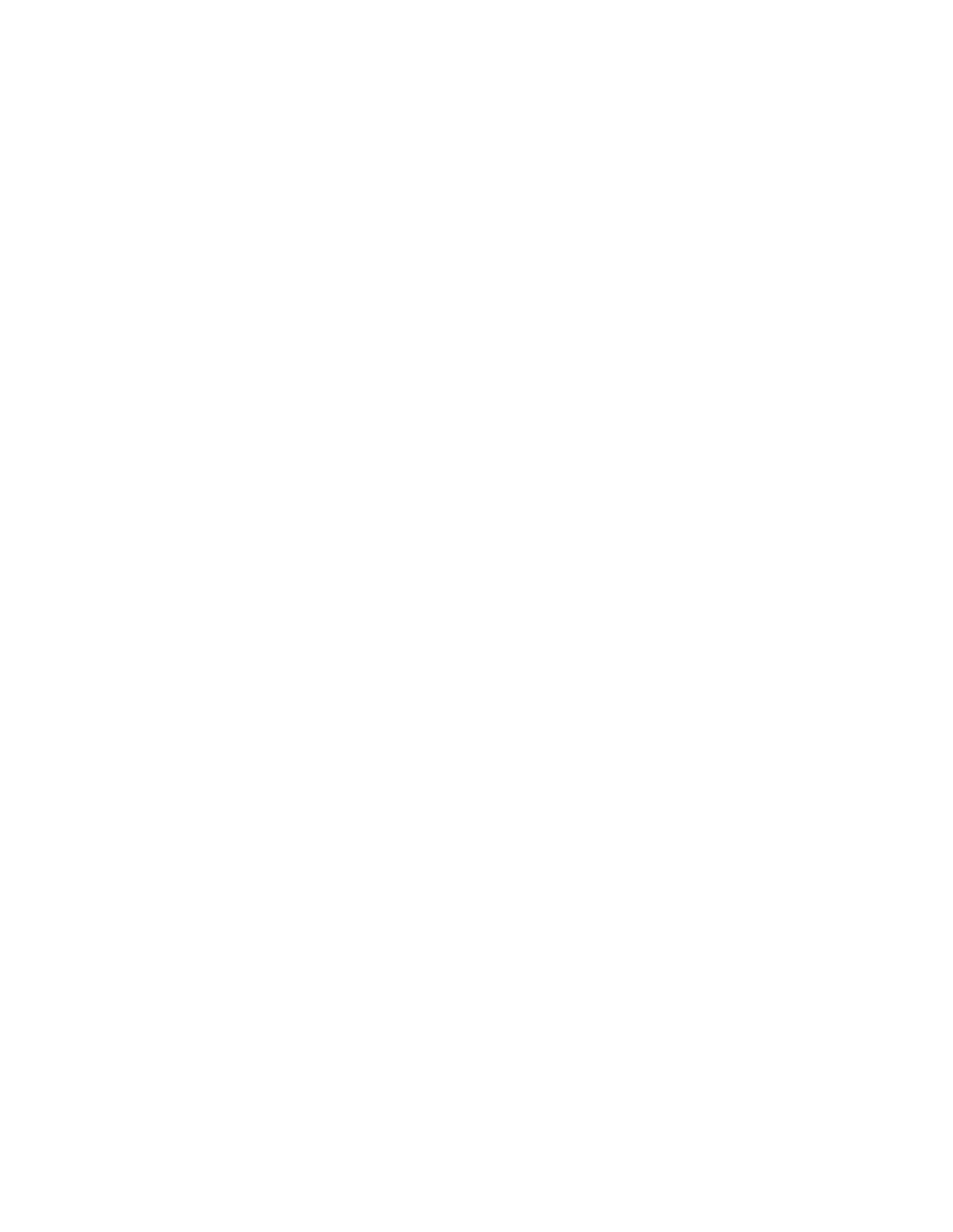

# **2021**

Reports of the Commissioner of the Environment and Sustainable Development to the Parliament of Canada

### Independent Reviewer's Report

### REPORT 6

Departmental Progress in Implementing Sustainable Development Strategies— Healthy Coasts and Oceans, Pristine Lakes and Rivers, and Sustainable Food



Office of the **Auditor General** of Canada

Bureau du vérificateur général du Canada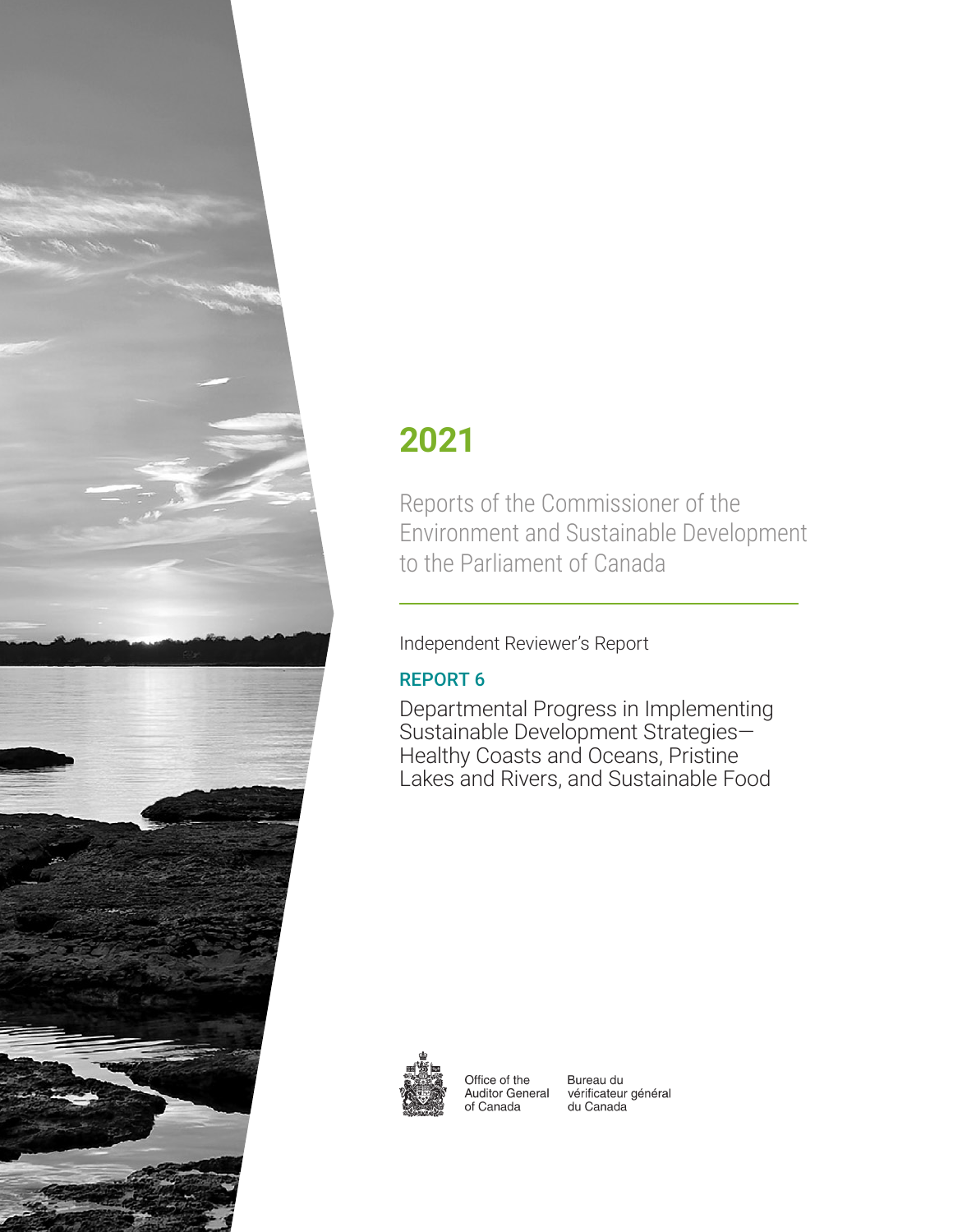This publication is available on our website at www.oag-bvg.gc.ca.

*Cette publication est également offerte en français.*

© Her Majesty the Queen in Right of Canada, as represented by the Auditor General of Canada, 2021.

Cat. No. FA1-26/2021-1-6E-PDF

ISBN 978-0-660-40537-7

ISSN 2561-1801

Cover and title page photos: Phill Doherty/Shutterstock.com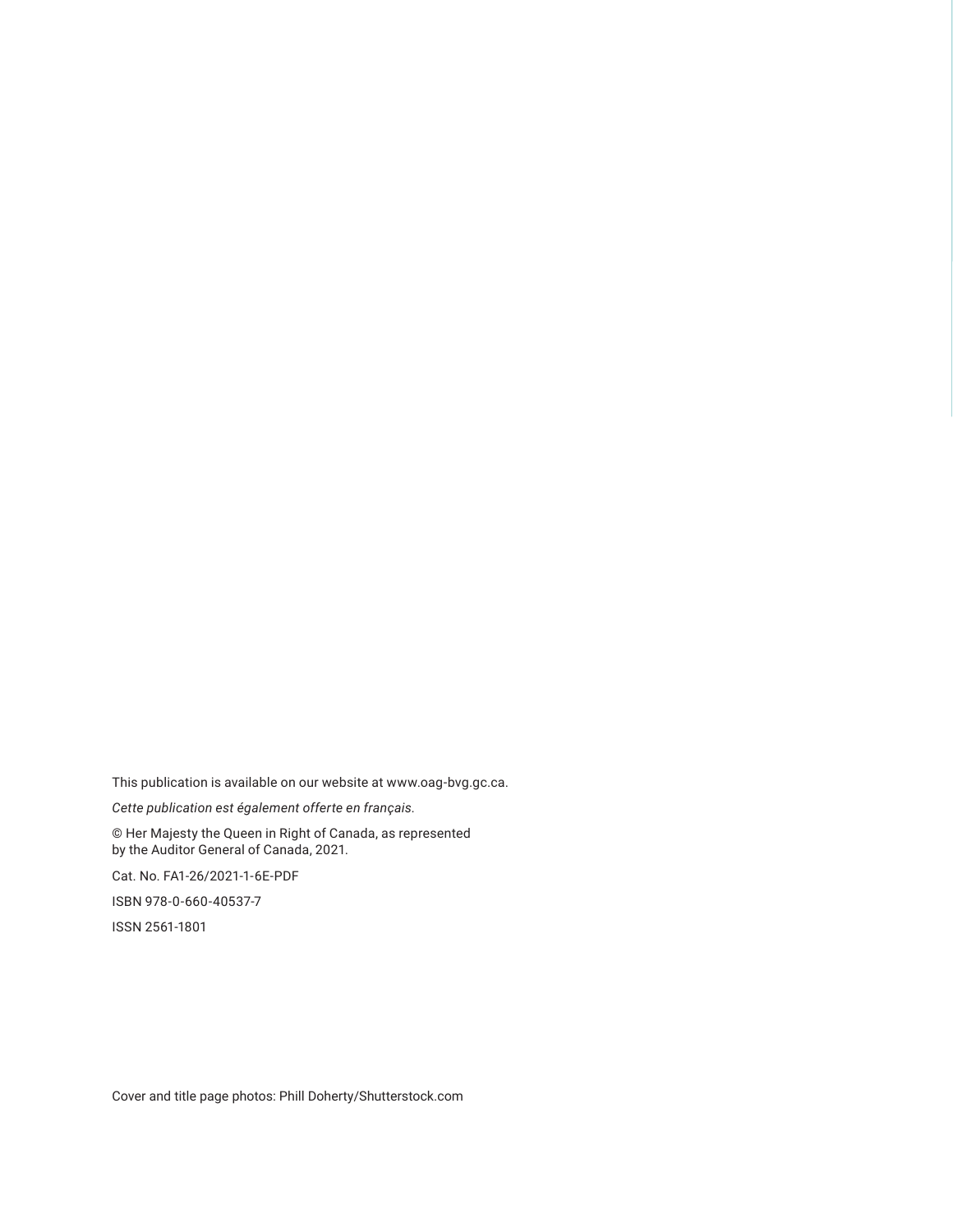## **Table of Contents**

| <b>Introduction</b>                                                                          |    |
|----------------------------------------------------------------------------------------------|----|
|                                                                                              |    |
|                                                                                              |    |
| <b>Findings, Recommendation, and Responses</b>                                               | 4  |
| Federal sustainable development goals: Healthy coasts and oceans, pristine lakes and rivers, |    |
| Federal departments and agencies did not completely and clearly report on the results        |    |
|                                                                                              |    |
|                                                                                              |    |
| Links not always identified between departmental actions and the targets                     |    |
| <b>Conclusion</b>                                                                            | 10 |
| <b>About the Review</b>                                                                      | 11 |
| <b>Recommendation</b>                                                                        | 14 |
| Appendix-Organizations Subject to the Federal Sustainable Development Act                    | 17 |

Departmental Progress in Implementing Sustainable Development Strategies— Healthy Coasts and Oceans, Pristine Lakes and Rivers, and Sustainable Food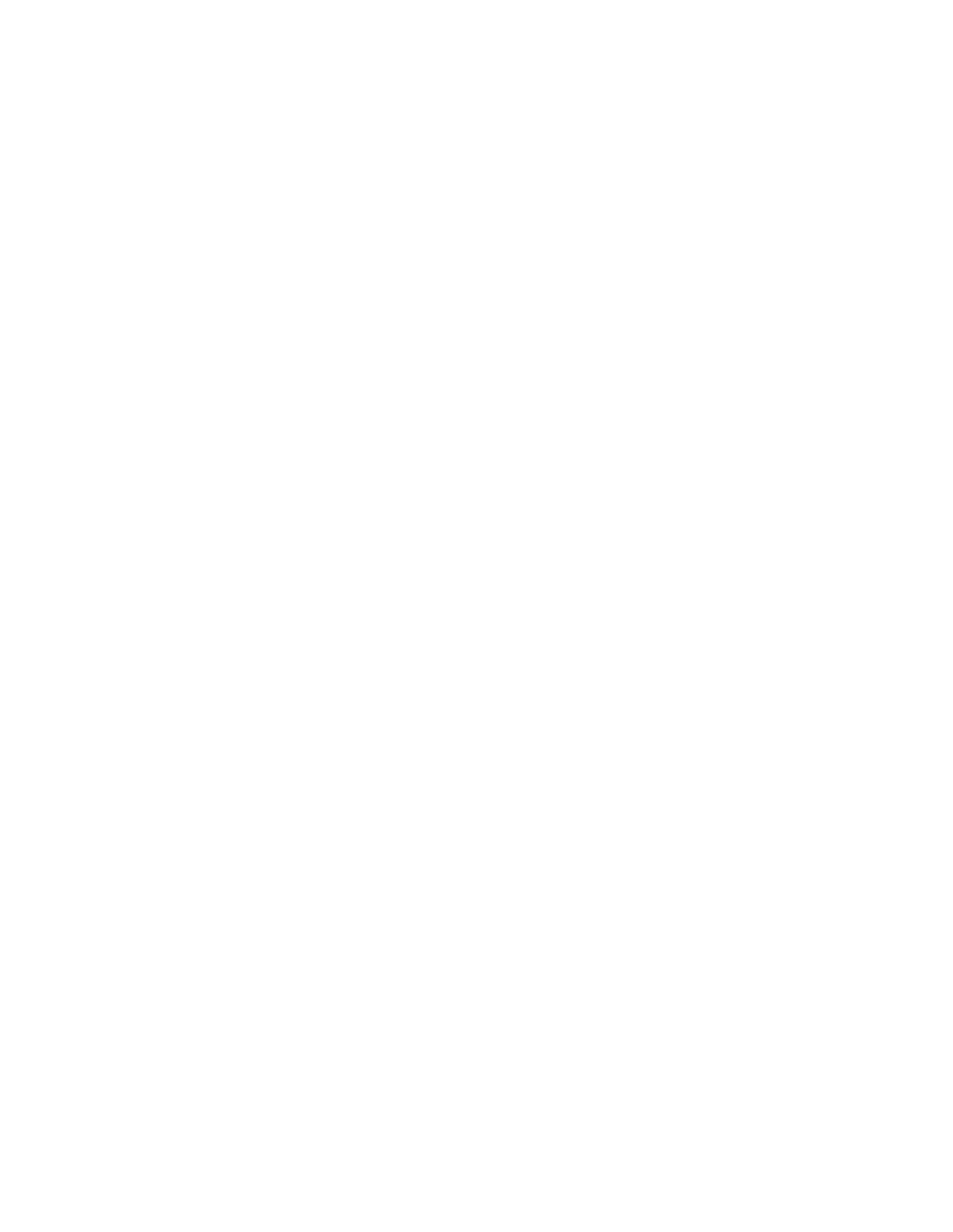## <span id="page-6-0"></span>**Introduction**

### **Background**

Departmental sustainable development strategies

> 6.1 The Government of Canada has committed to sustainable development. The Federal Sustainable Development Strategy covers a 3-year period and establishes government-wide environmental and sustainable development goals, targets, and actions.

> 6.2 In addition, the *Federal Sustainable Development Act* requires certain departments and agencies (see the Appendix) to

- prepare their own sustainable development strategies
- ensure that these strategies comply with and support the federal strategy (Exhibit 6.1)

Exhibit 6.1—How departmental strategies are intended to support the Federal Sustainable Development Strategy



6.3 Under the *Auditor General Act*, the Commissioner of the Environment and Sustainable Development has a duty to monitor and report on progress made by federal departments and agencies that are subject to the *Federal Sustainable Development Act*. In particular, the Commissioner monitors and reports on

- the extent to which these organizations have contributed to meeting the targets in the federal strategy
- how well these organizations have met the objectives and implemented the plans in their departmental strategies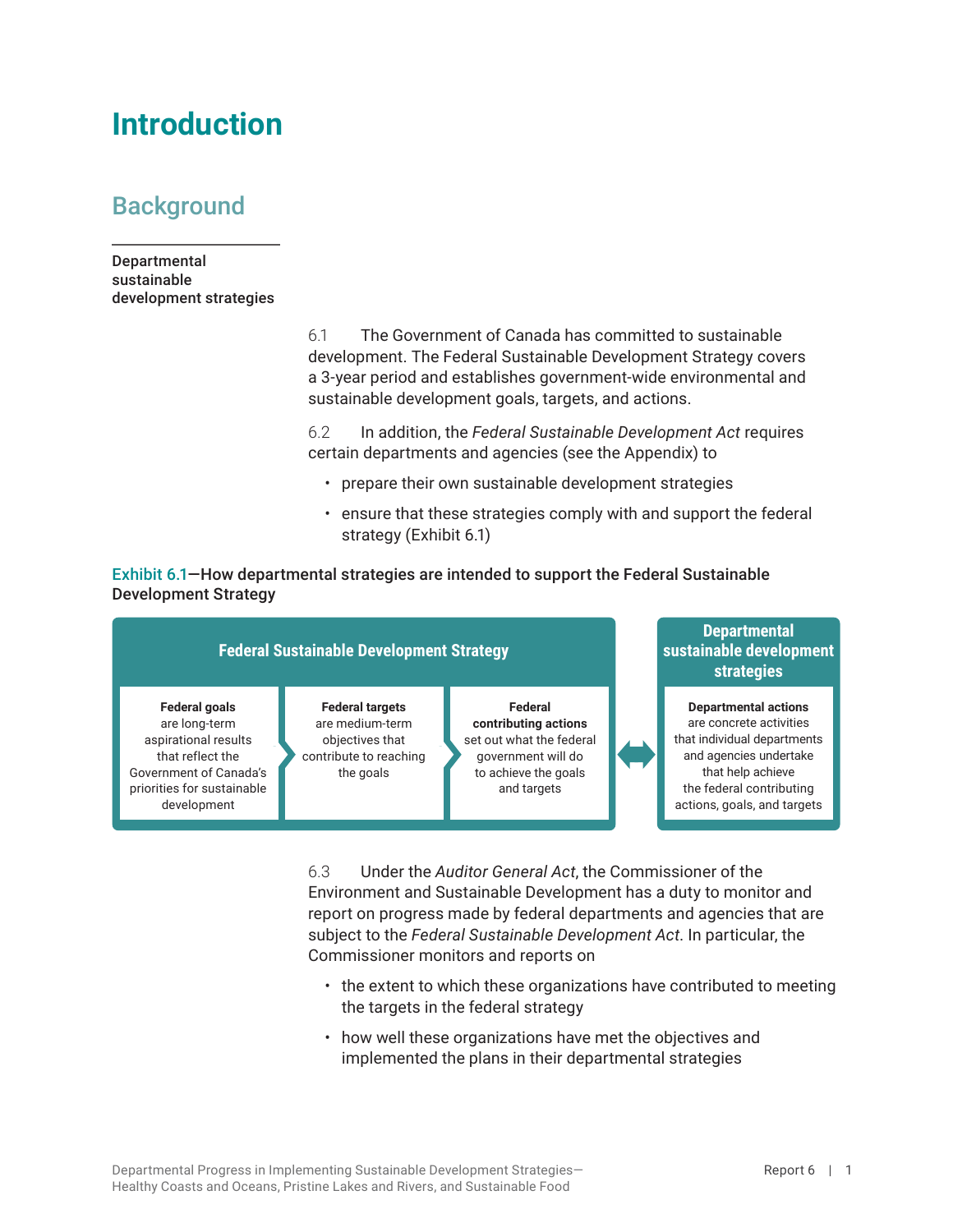6.4 In fall 2019, we began reporting on whether federal departments and agencies supported specific goals in the 2016–2019 Federal Sustainable Development Strategy:

- In 2019, we reported that it was not clear how progress reporting by 7 organizations contributed to meeting the goal of sustainably managed lands and forests.
- In 2020, we reported that progress reporting by 12 departments and agencies on the goal of safe and healthy communities was often unclear or incomplete, making it difficult to get a clear sense of overall progress against the goal.

6.5 Our 2021 review is our third and last progress report against the 2016–2019 federal strategy. In this review, we assessed the contribution of 12 departments and agencies to the following 3 goals (Exhibit 6.2):

- healthy coasts and oceans
- pristine lakes and rivers
- sustainable food

Our assessment of these organizations' contributions is based on individual departmental strategies and progress reporting.

United Nations' **Sustainable** Development Goals

> 6.6 In September 2015, Canada adopted the United Nations' 2030 Agenda for Sustainable Development, which includes 17 Sustainable Development Goals. The Treasury Board of Canada Secretariat, in its guidance, asked departments and agencies to report links, when they exist, between their sustainable development actions and the targets associated with the United Nations' Sustainable Development Goals. In our 2021 review, we looked at whether departmental progress reporting included such links, related to the federal strategy's goals of healthy coasts and oceans, pristine lakes and rivers, and sustainable food.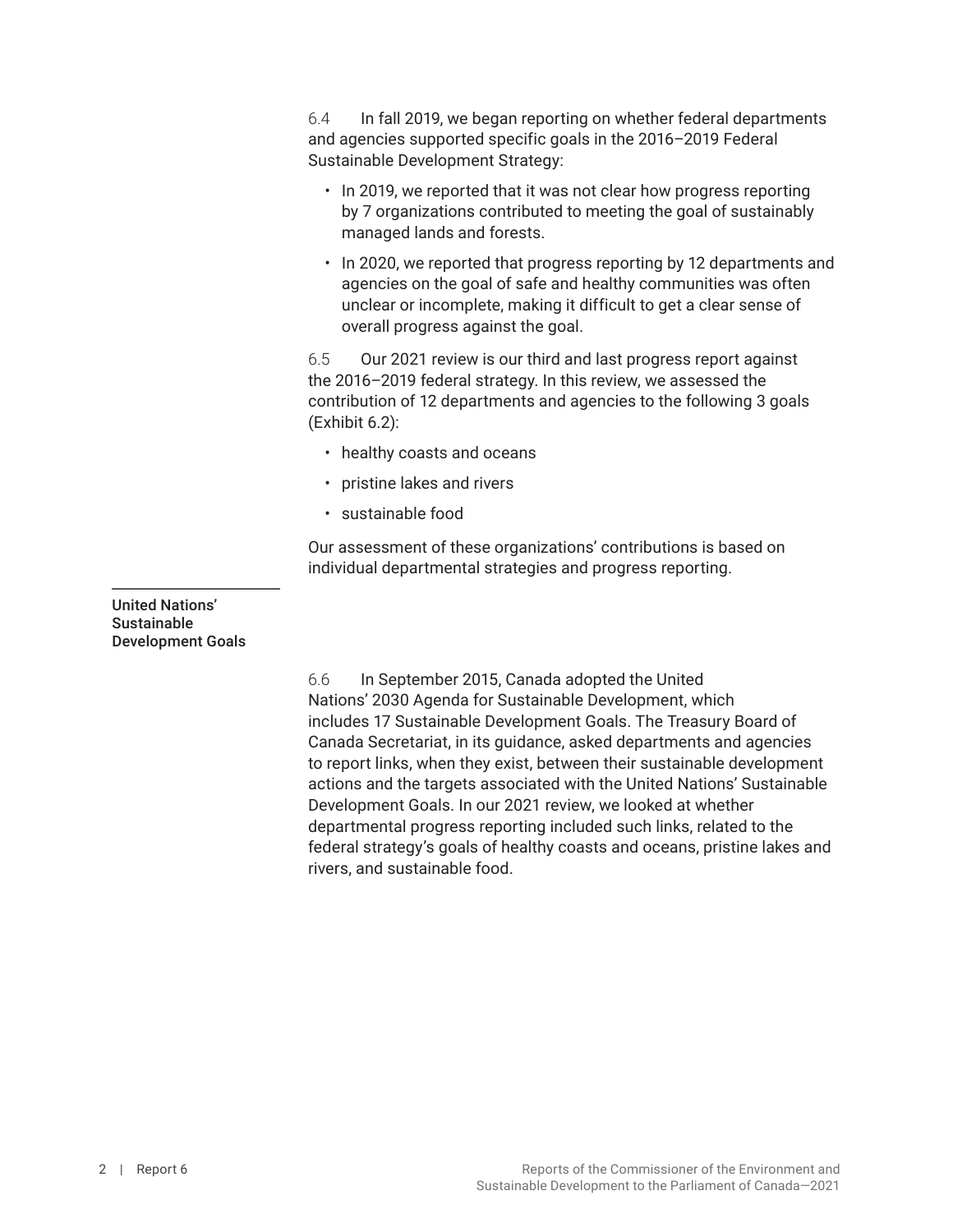<span id="page-8-0"></span>

| Exhibit 6.2-The 2016-2019 Federal Sustainable Development Strategy's goals selected for |  |
|-----------------------------------------------------------------------------------------|--|
| this review                                                                             |  |

|  | <b>Healthy coasts and oceans</b>                                                                                                                                          |
|--|---------------------------------------------------------------------------------------------------------------------------------------------------------------------------|
|  | . Goal: Coasts and oceans support healthy, resilient and<br>productive ecosystems.                                                                                        |
|  | This goal supports, among other things, conserving coastal and ocean<br>areas to help address environmental challenges and preserve and expand<br>marine protected areas. |
|  | This goal contributes to the United Nations' Sustainable Development Goals,<br>including the goal of life below water (Goal 14).                                          |
|  | <b>Pristine lakes and rivers</b>                                                                                                                                          |
|  | • Goal: Clean and healthy lakes and rivers support economic prosperity and<br>the well-being of Canadians.                                                                |
|  | This goal aims to measure progress on reducing nutrient pollution in lakes<br>and rivers and to restore lake and river ecosystems.                                        |
|  | This goal contributes to the United Nations' Sustainable Development Goals,<br>including the goal of clean water and sanitation (Goal 6).                                 |
|  | Sustainable food                                                                                                                                                          |
|  | • Goal: Innovation and ingenuity contribute to a world-leading agricultural<br>sector and food economy for the benefit of all Canadians.                                  |
|  | To ensure safe, sustainable, and secure food, this goal aims to, for example,                                                                                             |
|  | • protect food systems from threats to animal health and plant<br>resources, such as diseases, pests, and invasive alien species                                          |
|  | • ensure that all Canadians-including those in isolated northern<br>communities-have access to nutritious food                                                            |
|  | This goal contributes to the United Nations' Sustainable Development Goals,<br>including the goal of zero hunger (Goal 2).                                                |

Source: Adapted from the 2016–2019 Federal Sustainable Development Strategy

### Focus of the review

6.7 This review focused on whether federal departments and agencies contributed to meeting the 2016–2019 Federal Sustainable Development Strategy's goals of healthy coasts and oceans, pristine lakes and rivers, and sustainable food, as applicable to each organization.

6.8 Certain federal departments and agencies need to state in their departmental sustainable development strategies what actions they are taking to support the goals in the Federal Sustainable Development Strategy. These organizations are expected to report their progress on these actions annually to Parliament in the supplementary tables of their departmental results reports.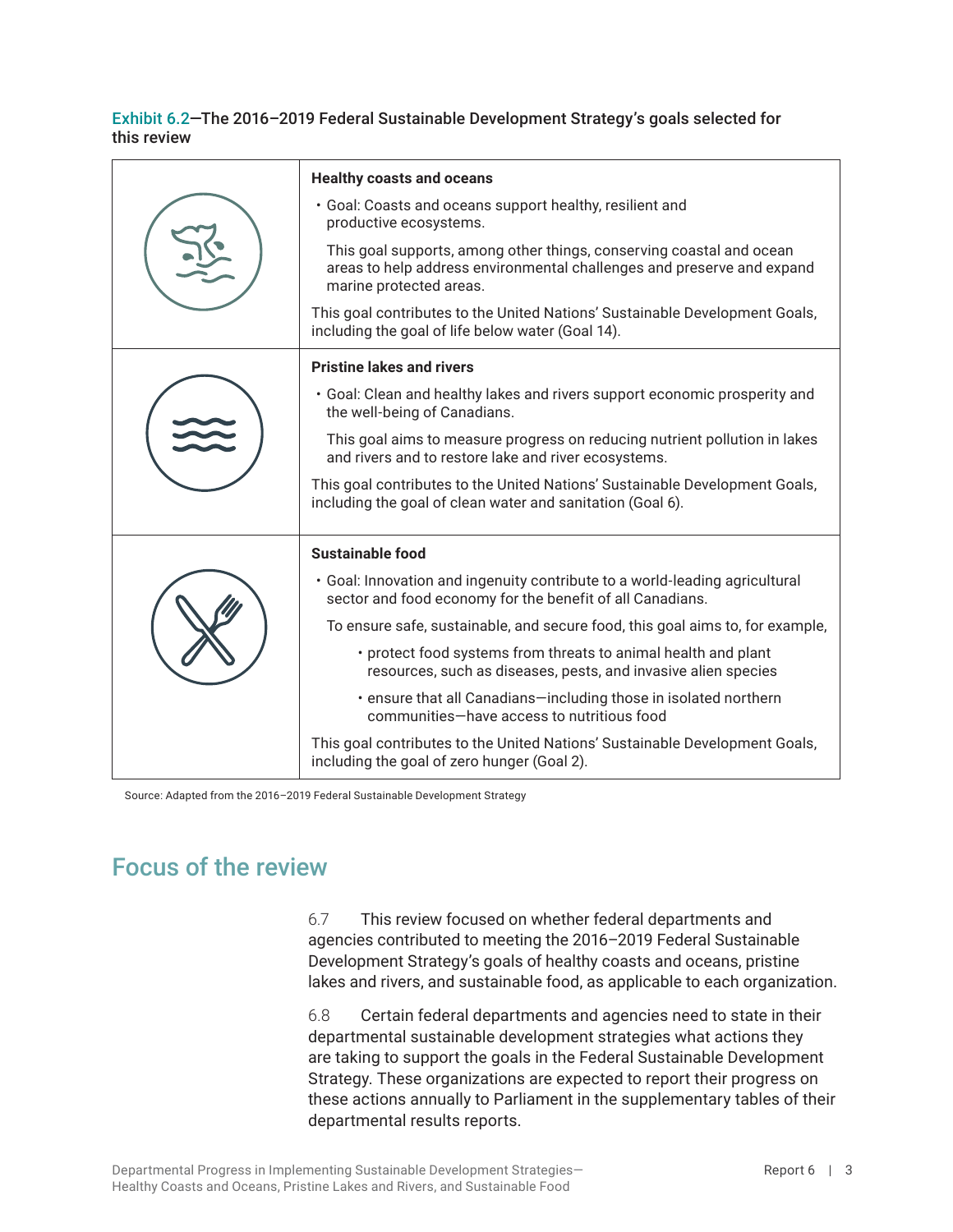<span id="page-9-0"></span>6.9 In our review, we examined the 2017–20 departmental sustainable development strategies of 12 federal departments and agencies. We reviewed their reported departmental actions that contributed to the goals of healthy coasts and oceans, pristine lakes and rivers, and sustainable food, as applicable to each organization. We also reviewed the progress on these 3 federal goals that these organizations reported in the supplementary tables of their 2019–20 departmental results reports. These 12 federal departments and agencies are as follows:

- Agriculture and Agri-Food Canada
- Canada Border Services Agency
- Crown-Indigenous Relations and Northern Affairs Canada
- Environment and Climate Change Canada
- Fisheries and Oceans Canada
- Health Canada
- Indigenous Services Canada
- Innovation, Science and Economic Development Canada
- Natural Resources Canada
- Parks Canada
- Public Services and Procurement Canada
- Transport Canada

6.10 This review is important because departmental results reports are intended to inform Canadians and parliamentarians about how departments and agencies performed against their departmental strategies. These reports can help Canadians and parliamentarians understand progress toward the goals of healthy coasts and oceans, pristine lakes and rivers, and sustainable food.

6.11 More details about the review objective, scope, approach, and criteria are in **About the Review** at the end of this report (see pages 11–13).

## **Findings, Recommendation, and Responses**

#### Overall message

6.12 Most of the departments and agencies that contributed to any of the Federal Sustainable Development Strategy's goals we reviewed this year—healthy coasts and oceans, pristine lakes and rivers, and sustainable food—reported departmental actions that supported the actions provided in the federal strategy. However, we found that, overall, progress reporting on these actions was poorly performed. For example,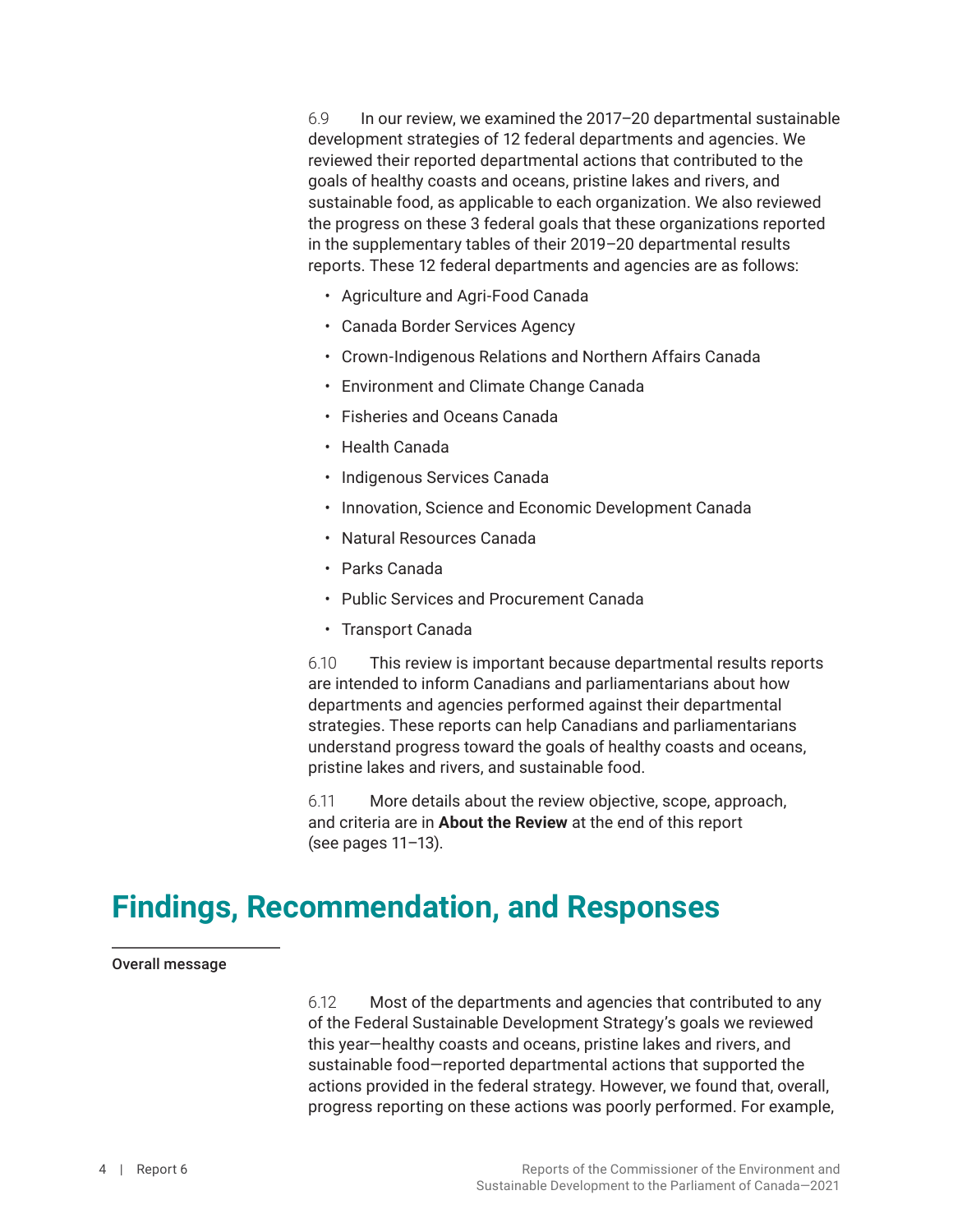departmental actions were often missing a performance indicator, or the performance indicators were missing important information to be able to report on progress. As a result, these organizations did not report results for almost half of the actions presented in their sustainable development strategies.

### <span id="page-10-0"></span>Federal sustainable development goals: Healthy coasts and oceans, pristine lakes and rivers, and sustainable food

Federal departments and agencies did not completely and clearly report on the results of the actions presented in their sustainable development strategies

What we found

6.13 In their sustainable development strategies, departments and agencies need to describe their own actions and to show how they align with the federal actions and targets for the goals. We found that for the most part, departmental actions were aligned with federal ones for the organizations we examined. However, we found that about half of the departmental actions were not linked to the federal targets for any of the goals of healthy coasts and oceans, pristine lakes and rivers, and sustainable food.

6.14 We found that many of the departments and agencies did not follow the Treasury Board of Canada Secretariat's guidance on how to report. This included missing performance indicators for departmental actions or performance indicators that were missing important information, such as a starting point from which to measure progress or a target to be reached over the period covered by the departmental strategy. For almost half of the actions, departments and agencies did not report results on the actions presented in their sustainable development strategies.

6.15 The analysis supporting this finding discusses the following topics:

- Incomplete and unclear contributions to meeting federal targets
- Flaws in departmental progress reporting
- Links not always identified between departmental actions and the targets associated with the United Nations' Sustainable Development Goals

#### Why this finding matters

6.16 This finding matters because, if available information on departmental actions is incomplete or unclear, Canadians and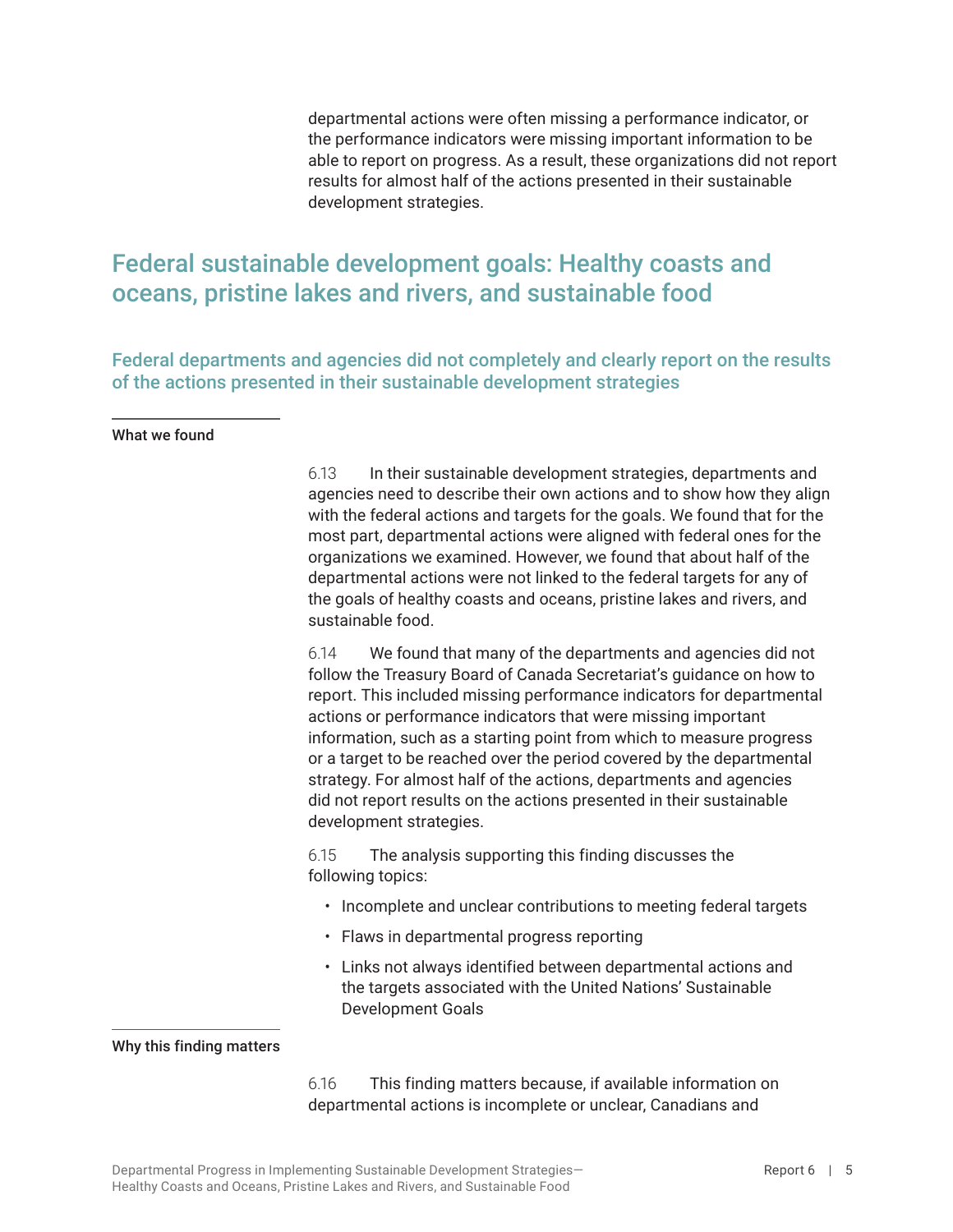parliamentarians cannot be certain about the progress made toward any of the goals of healthy coasts and oceans, pristine lakes and rivers, and sustainable food.

#### <span id="page-11-0"></span>Context

6.17 The 2016–2019 Federal Sustainable Development Strategy sets out 13 long-term goals and 26 medium-term targets. The 3 goals selected for this review are

- healthy coasts and oceans
- pristine lakes and rivers
- sustainable food

6.18 To achieve these 3 goals, the strategy lists 9 targets and 15 federal contributing actions. The individual departments and agencies responsible for any of the 3 goals are expected, through their actions, to collectively contribute to achieving the 3 goals and underlying targets.

#### Recommendation

6.19 Our recommendation in this area of examination appears at paragraph 6.28.

Analysis to support this finding

#### **Incomplete and unclear contributions to meeting federal targets**

6.20 For the 3 goals we examined this year, we assessed the contribution of a total of 52 departmental actions to the 3 goals. We assessed whether

- the departments and agencies involved had identified actions in their departmental sustainable development strategies to achieve the 3 goals
- the departmental actions provided an explicit link to the federal contributing actions and targets they were intended to contribute to

6.21 To report meaningfully on progress toward long-term sustainable development goals, it is important to show a clear link between departmental actions and a goal's targets.

6.22 We found that most departmental contributing actions were connected to the federal contributing actions. However, about half of the departmental actions were not linked explicitly to the federal targets.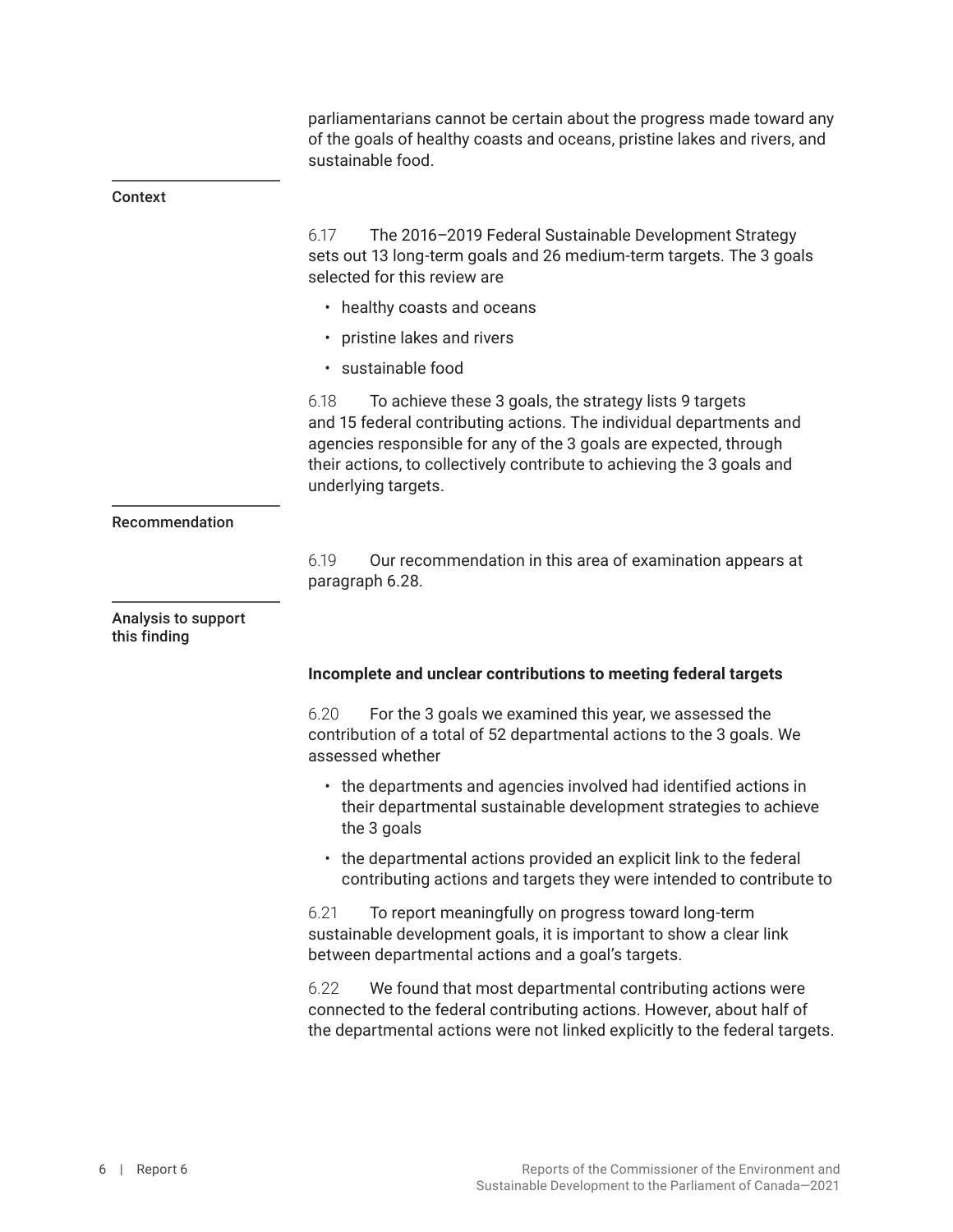<span id="page-12-0"></span>In particular, when we examined the 52 departmental actions from the 12 departments and agencies involved, we found the following:

- Ten organizations linked 46 of 52 (88%) of their departmental actions to federal contributing actions and provided 1 or more indicators to track progress in their 2017–20 departmental strategies. However, 3 organizations did not link 6 of their actions to the federal ones.
- Four of the 12 organizations, accounting for 24 of 52 (46%) actions, did not follow Environment and Climate Change Canada's and the Treasury Board of Canada Secretariat's guidance for developing or updating their sustainable development strategies. The organizations did not provide a link for those actions with any of the goals' targets, as asked by the secretariat's guidance.

6.23 According to Environment and Climate Change Canada's and the Treasury Board of Canada Secretariat's guidance, which was in effect for the period covered by our review, departments and agencies needed to identify a clear link between their actions and the targets set out in the federal strategy for the goals. However, we found that to a large extent, departmental actions were missing such links. Some departments and agencies told us that, in their view, in spite of not aligning with a goal's targets, their actions still contributed in a broader sense to achieving the goal. Further, we found that the guidance available from Environment and Climate Change Canada for future departmental sustainable development strategies allows departments and agencies the flexibility to indicate a target link for their activities "when appropriate."

6.24 In our view, this approach is concerning. Because the federal strategy's goals are broad and aspirational in nature, the only way to see the government's approach to achieving the goals concretely is by referring to the target statements that describe the medium-term outcomes. Without links to these concrete objectives, departmental strategies fall short of the government's intentions as defined in the federal strategy. In other words, without links to the federal targets, departmental strategies are not so much about how the departments contribute to meeting them, but rather about actions that are not directly related to them.

#### **Flaws in departmental progress reporting**

6.25 We found that of the 52 departmental actions that departments and agencies reported for the 3 goals, 41 (79%) did not follow the Treasury Board of Canada Secretariat's guidance on reporting. For example, we found that of the 52 departmental actions reported on,

• 28 (54%) had incomplete information that was missing either a starting point from which to measure progress or a target to be reached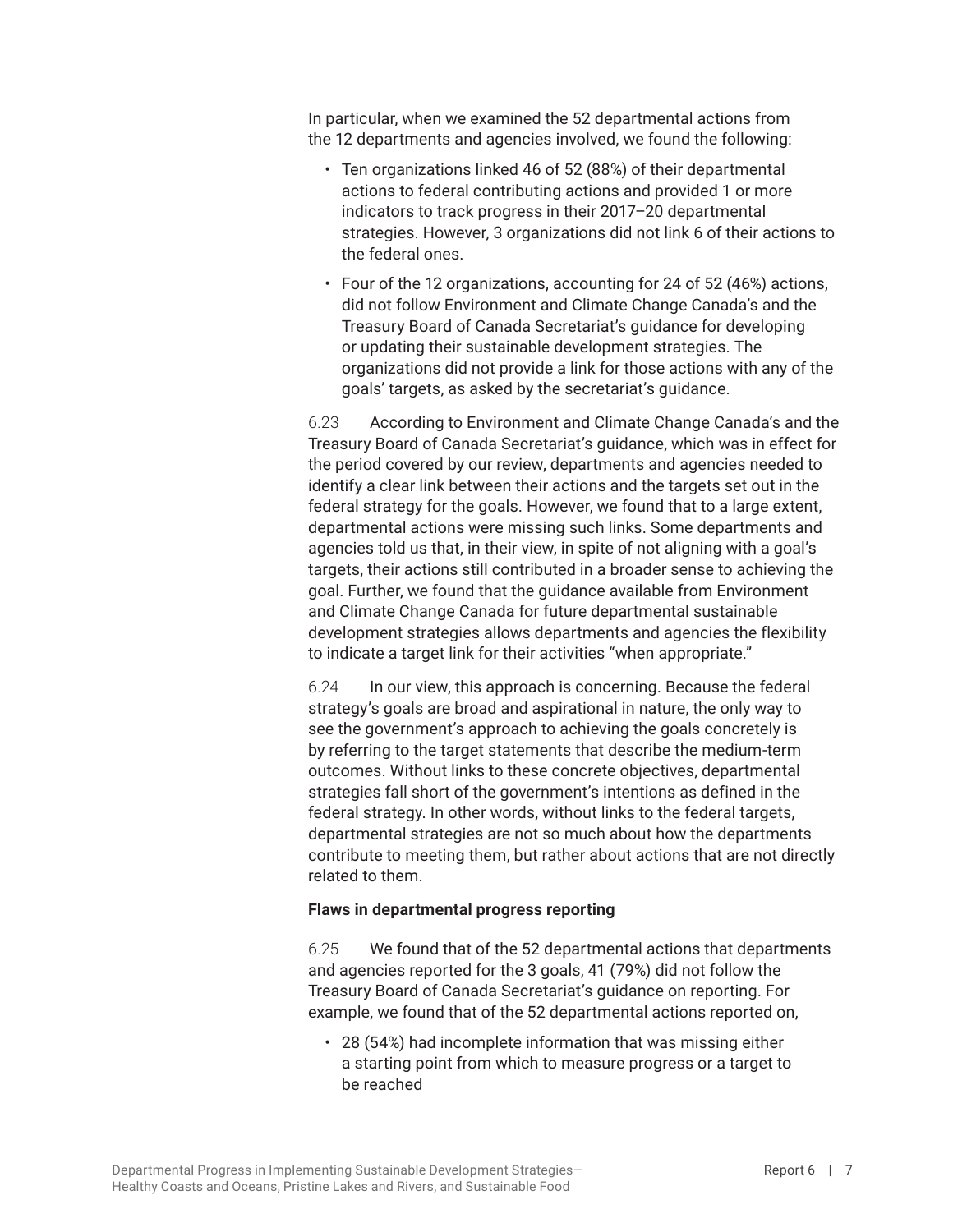• 8 (15%) were missing a relevant performance indicator to measure progress against their stated aim

6.26 In our view, following the Treasury Board of Canada Secretariat's guidance would improve progress reporting. Departments and agencies would provide clear performance indicators together with a target to achieve and a starting point from which to measure progress.

6.27 We also examined whether the departments and agencies reported the extent to which they achieved the actions they committed to in their sustainable development strategies. We found that of the 52 reported actions for the 3 goals,

- 24 (46%) did not report results against the actions, which included 14 actions for which departments did not use the relevant performance indicator to describe the results
- 13 (25%) reported results that showed achieved or exceeded actions
- 14 (27%) reported results that showed partially achieved actions
- 1 (2%) reported results that showed that it did not achieve the action

6.28 **Recommendation.** When reporting on progress, departments and agencies should clearly describe the extent to which they met the actions in their sustainable development strategies, using the relevant performance indicators.

*Agriculture and Agri-Food Canada's response. Agreed. Agriculture and Agri-Food Canada will continue to follow the guidance of Environment and Climate Change Canada and the Treasury Board of Canada Secretariat to ensure that Agriculture and Agri-Food Canada clearly reports on the progress of departmental actions to meet its sustainable development strategies, according to the relevant performance indicators.*

*The Canada Border Services Agency's response. Agreed. The Canada Border Services Agency has already taken action on this issue by including a performance indicator in the 2020–2023 Departmental Sustainable Development Strategy that clearly and succinctly describes its current progress toward its targets. The agency will continue to consider this recommendation in the 2023–2026 Departmental Sustainable Development Strategy, which is expected to be tabled in November 2023.*

*Environment and Climate Change Canada's response. Agreed. Environment and Climate Change Canada agrees that, when reporting on their departmental sustainable development strategies, departments and agencies should clearly describe the extent to which they met the actions in their strategies, using the relevant performance indicators. Environment and Climate Change Canada will ensure this recommendation is implemented.*

*The department's Sustainable Development Office wrote the departmental sustainable development strategy guidance released through the Treasury*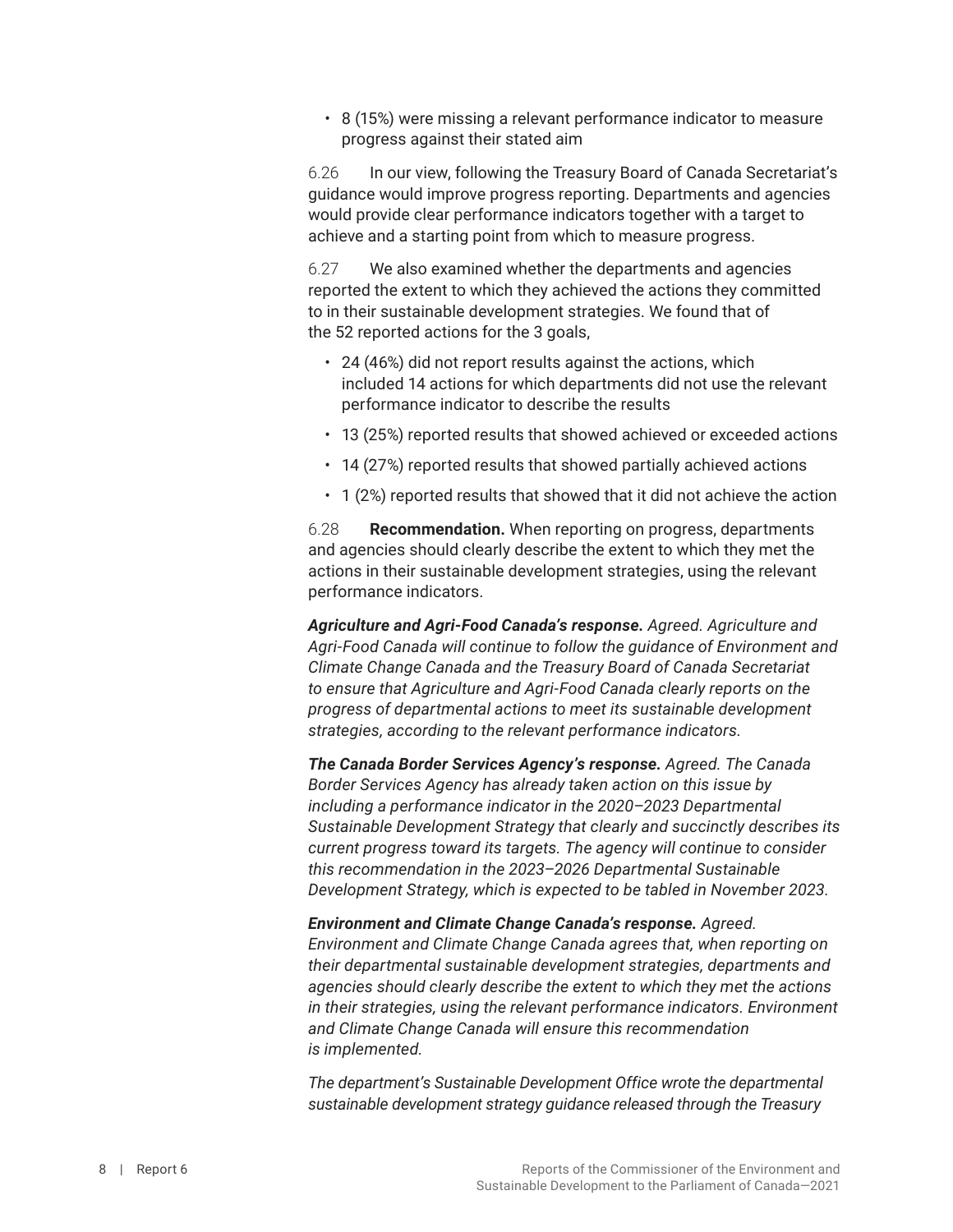*Board of Canada Secretariat, as outlined in this report. This guidance is a key part of the Federal Sustainable Development Strategy process, resulting in a concerted effort by departments and agencies subject to the federal strategy to improve their reporting, as evidenced by the 2020–23 departmental sustainable development strategies. Environment and Climate Change Canada will continue to work with federal organizations to provide guidance around developing and reporting on departmental sustainable development strategies, so Canadians can see what individual organizations are doing to support the goals and/or targets of the federal strategy.*

*Environment and Climate Change Canada will ensure that its departmental sustainable development strategy guidance continues to advise departments and agencies to clearly describe the extent to which they met the actions in their sustainable development strategies, using relevant performance indicators. The expected completion date is October 2022.*

*Fisheries and Oceans Canada's response. Agreed. Fisheries and Oceans Canada will ensure that progress reporting on the planned actions established in its departmental sustainable development strategy are clearly reported on annually and will include a description of results achieved using the relevant performance indicator as required.*

*By spring 2022, Fisheries and Oceans Canada will review its current sustainable development strategy to ensure that relevant performance indicators are available for all planned actions established within the strategy and will make amendments as required throughout the designated process.*

*Health Canada's response. Agreed. Health Canada will follow the appropriate guidance to help ensure that reporting on its sustainable development strategies clearly describes how actions were met, using relevant performance indicators and including targets and timelines to ensure progress can be measured.*

*Innovation, Science and Economic Development Canada's response. Agreed. Innovation, Science and Economic Development Canada has made strategic revisions to subsequent versions of its departmental sustainable development strategy with the direct intention of positioning the department to more clearly report on the extent to which it has met the actions listed in its strategy through the supplementary information tables of its departmental results report. These revisions are evidenced in both the Departmental Sustainable Development Strategy 2020 to 2023 and the "actions taken" section of the 2019–20 supplementary information table in the reporting on the departmental sustainable development strategy.*

*Natural Resources Canada's response. Agreed. Natural Resources Canada agrees that, when reporting on their departmental sustainable development strategies, departments and agencies should clearly describe the extent to which they met the actions in their strategies, using the relevant performance indicators.*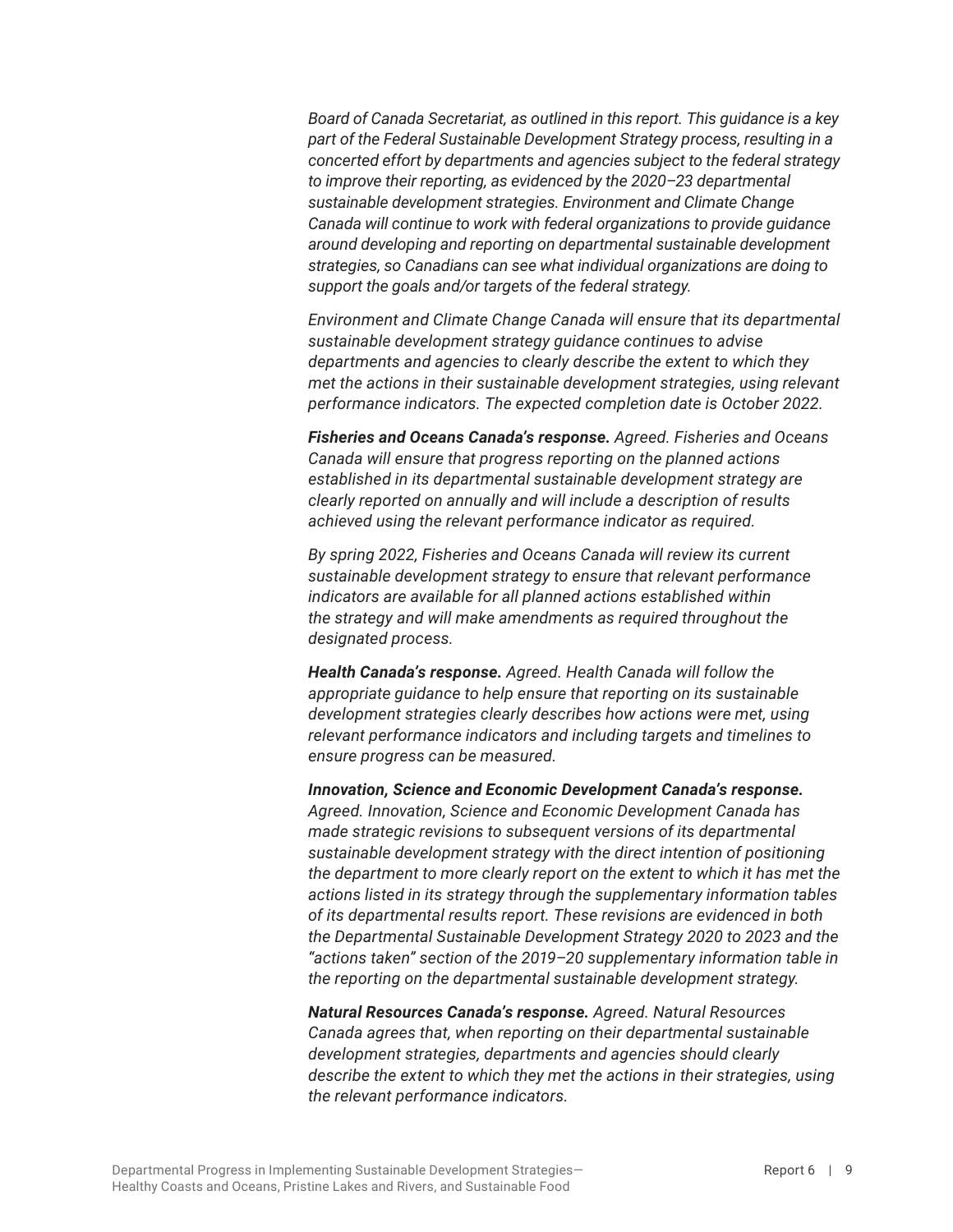<span id="page-15-0"></span>*Natural Resources Canada will report accordingly in its 2021*–*22 departmental sustainable development strategy report, following the revised guidance from the Treasury Board of Canada Secretariat and Environment and Climate Change Canada.*

*Transport Canada's response. Agreed. Transport Canada will implement this recommendation and ensure, through strengthened performance indicators, that the department's progress reporting demonstrates the extent to which the department is meeting the actions outlined in its departmental sustainable development strategy.*

#### **Links not always identified between departmental actions and the targets associated with the United Nations' Sustainable Development Goals**

6.29 We found that 3 departments and agencies did not follow the Treasury Board of Canada Secretariat's guidance on how to identify a link between some of their departmental actions and the targets associated with the United Nations' Sustainable Development Goals in their departmental strategies or results reports. These actions were related to the federal strategy's goals of healthy coasts and oceans and sustainable food.

## **Conclusion**

6.30 We concluded, on the basis of the 2017–20 departmental sustainable development strategies and the 2019–20 departmental results reports, that the departments and agencies we examined contributed to meeting the goals of healthy coasts and oceans, pristine lakes and rivers, and sustainable food in the 2016–2019 Federal Sustainable Development Strategy. In their departmental sustainable development strategies, most departments and agencies had identified some actions toward the goals. However, in almost half of the cases, their actions failed to explicitly link to the goal's targets, which the departments and agencies should be helping to achieve. In addition, most of the departmental actions that departments and agencies reported on did not follow the Treasury Board of Canada Secretariat's guidance on how to report. They did not report results to show to what extent they met the objectives for almost half of the actions in their sustainable development strategies.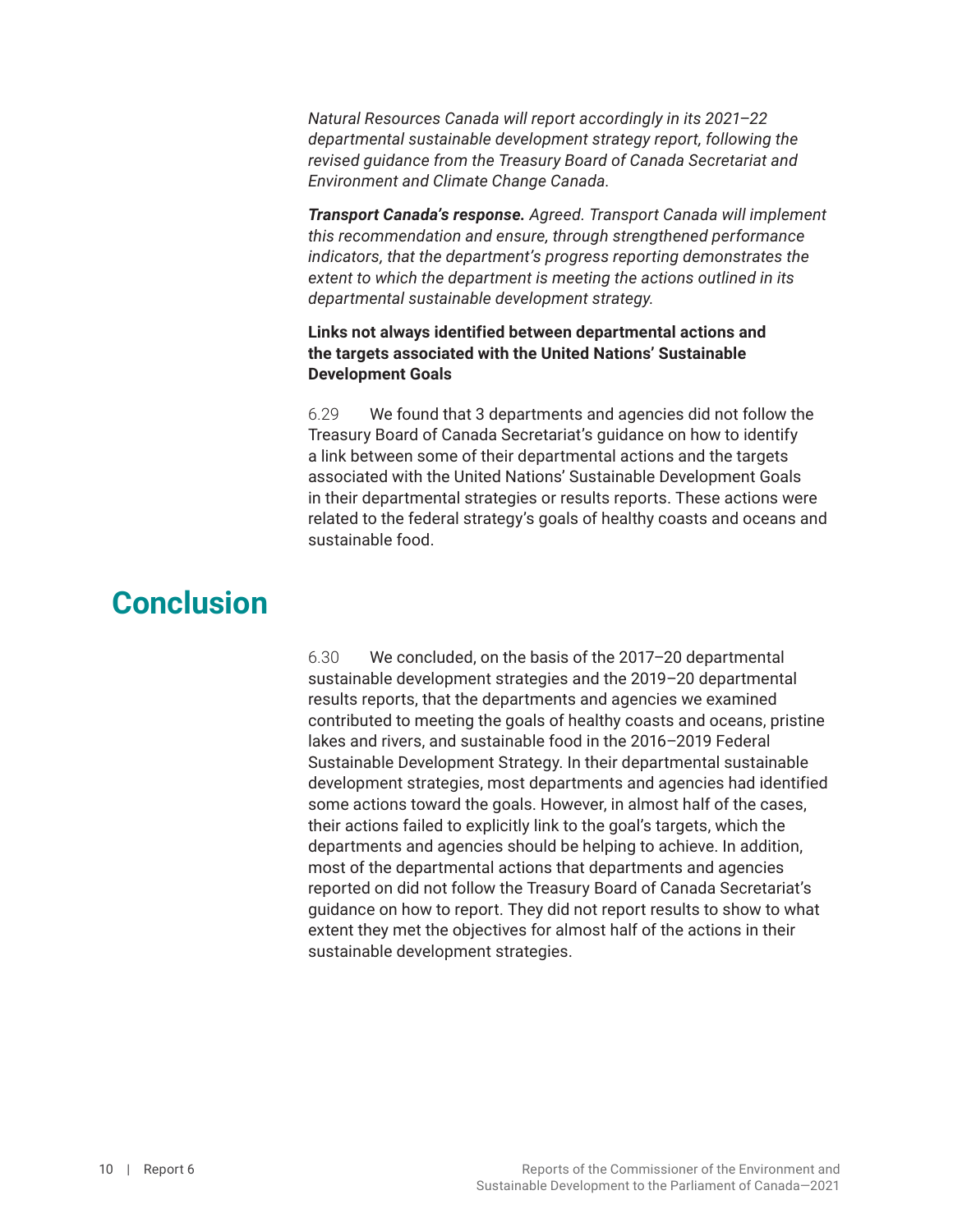## <span id="page-16-0"></span>**About the Review**

This independent limited assurance report was prepared by the Office of the Auditor General of Canada on the contribution of departmental sustainable development strategies, as applicable to each organization, to the 2016–2019 Federal Sustainable Development Strategy's goals of healthy coasts and oceans, pristine lakes and rivers, and sustainable food.

Our responsibility was to provide objective information, advice, and assurance to assist Parliament in its scrutiny of the government's management of resources and programs, and to conclude on whether the departmental sustainable development strategies complied in all significant respects with the applicable criteria.

All the work in this review was performed to a meaningful level of assurance in accordance with the Canadian Standard for Assurance Engagements (CSAE) 3001—Direct Engagements set out by the Chartered Professional Accountants of Canada (CPA) in the CPA Canada Handbook—Assurance.

The Office of the Auditor General of Canada applies the Canadian Standard on Quality Control 1 and, accordingly, maintains a comprehensive system of quality control, including documented policies and procedures regarding compliance with ethical requirements, professional standards, and applicable legal and regulatory requirements.

In conducting the review work, we complied with the independence and other ethical requirements of the relevant rules of professional conduct applicable to the practice of public accounting in Canada, which are founded on fundamental principles of integrity, objectivity, professional competence and due care, confidentiality, and professional behaviour.

In accordance with our regular review process, we obtained the following from entity management:

- confirmation of management's responsibility for the subject under review
- acknowledgement of the suitability of the criteria used in the review
- confirmation that all known information that has been requested, or that could affect the findings or conclusion, has been provided
- confirmation that the review report is factually accurate

#### Review objective

The objective of this review was to determine whether departments and agencies contributed to meeting the 2016–2019 Federal Sustainable Development Strategy goals of healthy coasts and oceans, pristine lakes and rivers, and sustainable food, as applicable to each entity.

#### Scope and approach

The procedures performed in a review engagement vary in nature and timing from those of an audit and are less extensive. Consequently, the level of assurance obtained for this review is substantially lower than that obtained for an audit.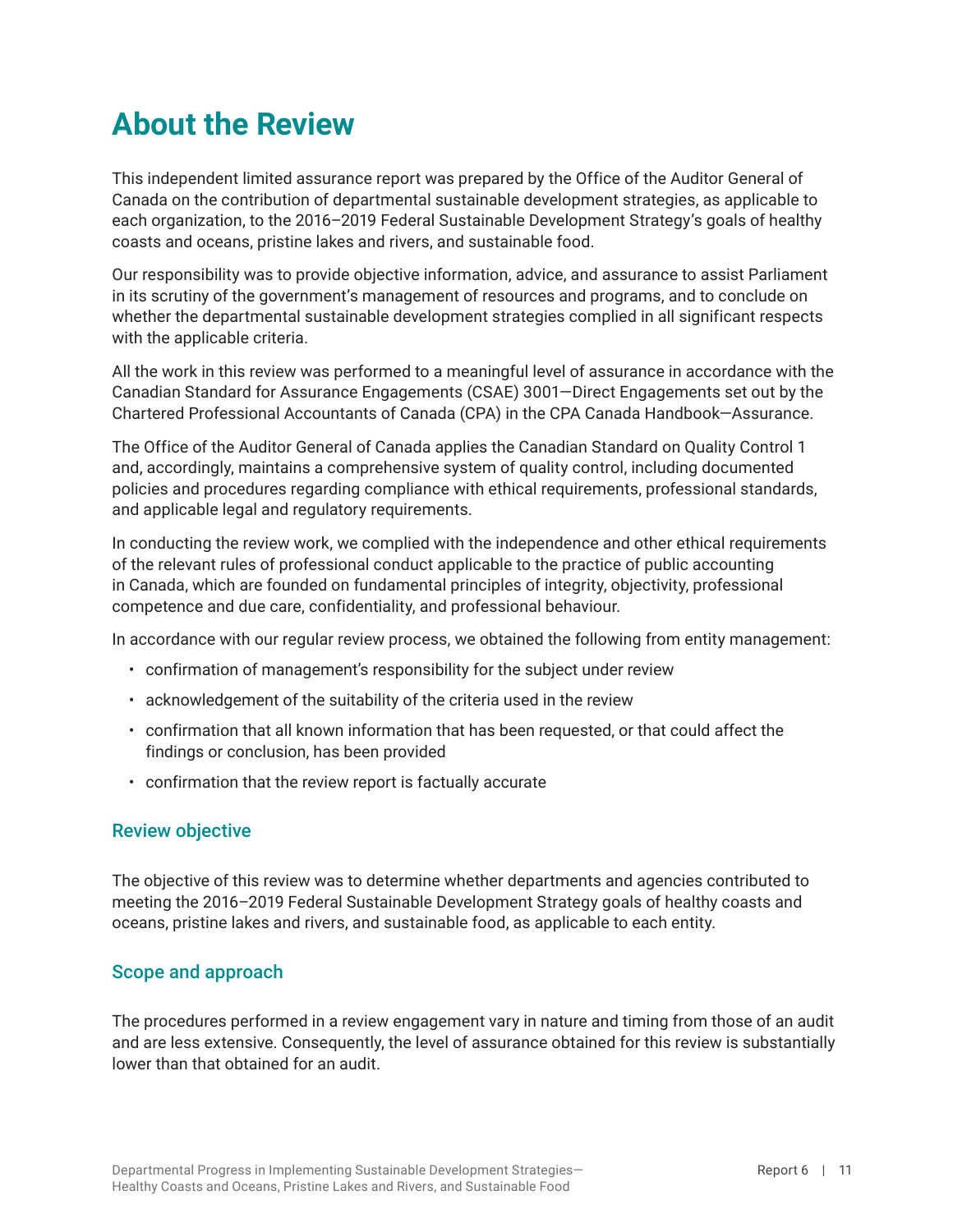We did not review departments and agencies that were not required to contribute to the strategy under subsection 11(1) of the *Federal Sustainable Development Act*.

We reviewed whether the 12 responsible departments and agencies, in their 2017–20 departmental sustainable development strategies and their 2019–20 departmental results reports, did the following:

- established departmental actions that contributed to meeting the goals of healthy coasts and oceans, pristine lakes and rivers, and sustainable food, as applicable to each organization
- followed the 2019–20 guidance for reporting provided by the Treasury Board of Canada **Secretariat**

This engagement is a limited assurance direct engagement. Evidence was gathered through document review and data analysis from departments and agencies that contributed to meeting the goals of healthy coasts and oceans, pristine lakes and rivers, and sustainable food, in the 2016–2019 Federal Sustainable Development Strategy, as applicable to each organization.

### **Criteria**

| <b>Criteria</b>                                                                                                                                                                                                                                                                     | <b>Sources</b>                                                                                                                                                                          |  |  |
|-------------------------------------------------------------------------------------------------------------------------------------------------------------------------------------------------------------------------------------------------------------------------------------|-----------------------------------------------------------------------------------------------------------------------------------------------------------------------------------------|--|--|
| We used the following criteria to determine whether departments and agencies contributed to meeting<br>the 2016-2019 Federal Sustainable Development Strategy goals of healthy coasts and oceans, pristine<br>lakes and rivers, and sustainable food, as applicable to each entity: |                                                                                                                                                                                         |  |  |
| Departments and agencies prepare departmental<br>sustainable development strategies that contribute<br>to meeting the Federal Sustainable Development<br>Strategy's targets and contributing actions.                                                                               | • Federal Sustainable Development Act                                                                                                                                                   |  |  |
|                                                                                                                                                                                                                                                                                     | • Auditor General Act                                                                                                                                                                   |  |  |
|                                                                                                                                                                                                                                                                                     | • Achieving a Sustainable Future: A Federal<br>Sustainable Development Strategy for<br>Canada 2016-2019, Environment and Climate<br>Change Canada                                       |  |  |
|                                                                                                                                                                                                                                                                                     | • Guidance for the Preparation of Departmental<br>Sustainable Development Strategies (DSDS),<br>Environment and Climate Change Canada and<br>Treasury Board of Canada Secretariat, 2017 |  |  |
|                                                                                                                                                                                                                                                                                     | • Guide to Preparing Supplementary Information<br>Tables: 2019-20 Departmental Plan, Treasury<br>Board of Canada Secretariat                                                            |  |  |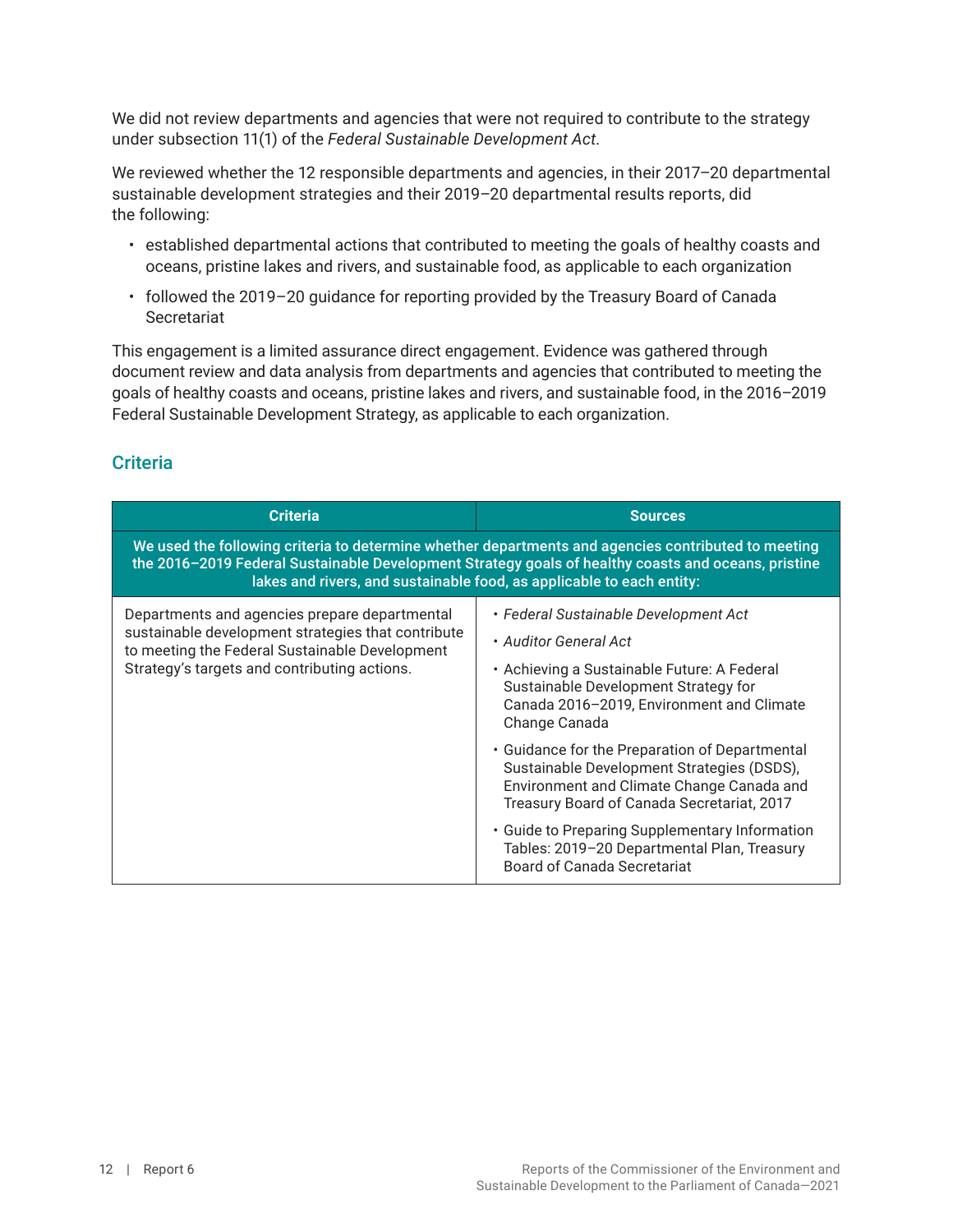| <b>Criteria</b>                                                                                                                                                                                                                                                                     | <b>Sources</b>                                                                                                                                    |  |
|-------------------------------------------------------------------------------------------------------------------------------------------------------------------------------------------------------------------------------------------------------------------------------------|---------------------------------------------------------------------------------------------------------------------------------------------------|--|
| We used the following criteria to determine whether departments and agencies contributed to meeting<br>the 2016-2019 Federal Sustainable Development Strategy goals of healthy coasts and oceans, pristine<br>lakes and rivers, and sustainable food, as applicable to each entity: |                                                                                                                                                   |  |
| Departments and agencies' progress, as presented<br>in the supplementary tables of their 2019-<br>20 departmental results reports, complies with<br>results reporting requirements.                                                                                                 | • Federal Sustainable Development Act                                                                                                             |  |
|                                                                                                                                                                                                                                                                                     | • Auditor General Act                                                                                                                             |  |
|                                                                                                                                                                                                                                                                                     | • Achieving a Sustainable Future: A Federal<br>Sustainable Development Strategy for<br>Canada 2016-2019, Environment and Climate<br>Change Canada |  |
|                                                                                                                                                                                                                                                                                     | • Guide to Preparing 2019-20 Departmental<br>Results Report: Supplementary Information<br>Tables, Treasury Board of Canada Secretariat            |  |
|                                                                                                                                                                                                                                                                                     | • Transforming Our World: The 2030 Agenda for<br>Sustainable Development, United Nations                                                          |  |
| Departments and agencies report the extent to<br>which they meet the objectives set out in their<br>departmental sustainable development strategies.                                                                                                                                | • Auditor General Act                                                                                                                             |  |
|                                                                                                                                                                                                                                                                                     | • Guide to Preparing 2019-20 Departmental<br>Results Report: Supplementary Information<br>Tables, Treasury Board of Canada Secretariat            |  |

### Period covered by the review

The review for the first criterion covered the 2017–20 departmental sustainable development strategies (or the departmental sustainable development strategies that were in place during the 2019–20 fiscal year).

The review for the second and third criteria covered the supplementary information tables on departmental sustainable development strategies in the 2019–20 departmental results reports.

#### Date of the report

We obtained sufficient and appropriate evidence on which to base our conclusion on 6 August 2021, in Ottawa, Canada.

#### Review team

Principal: David Normand Director: Francis Michaud

Mohamed Kaba Abdulsattar Sibai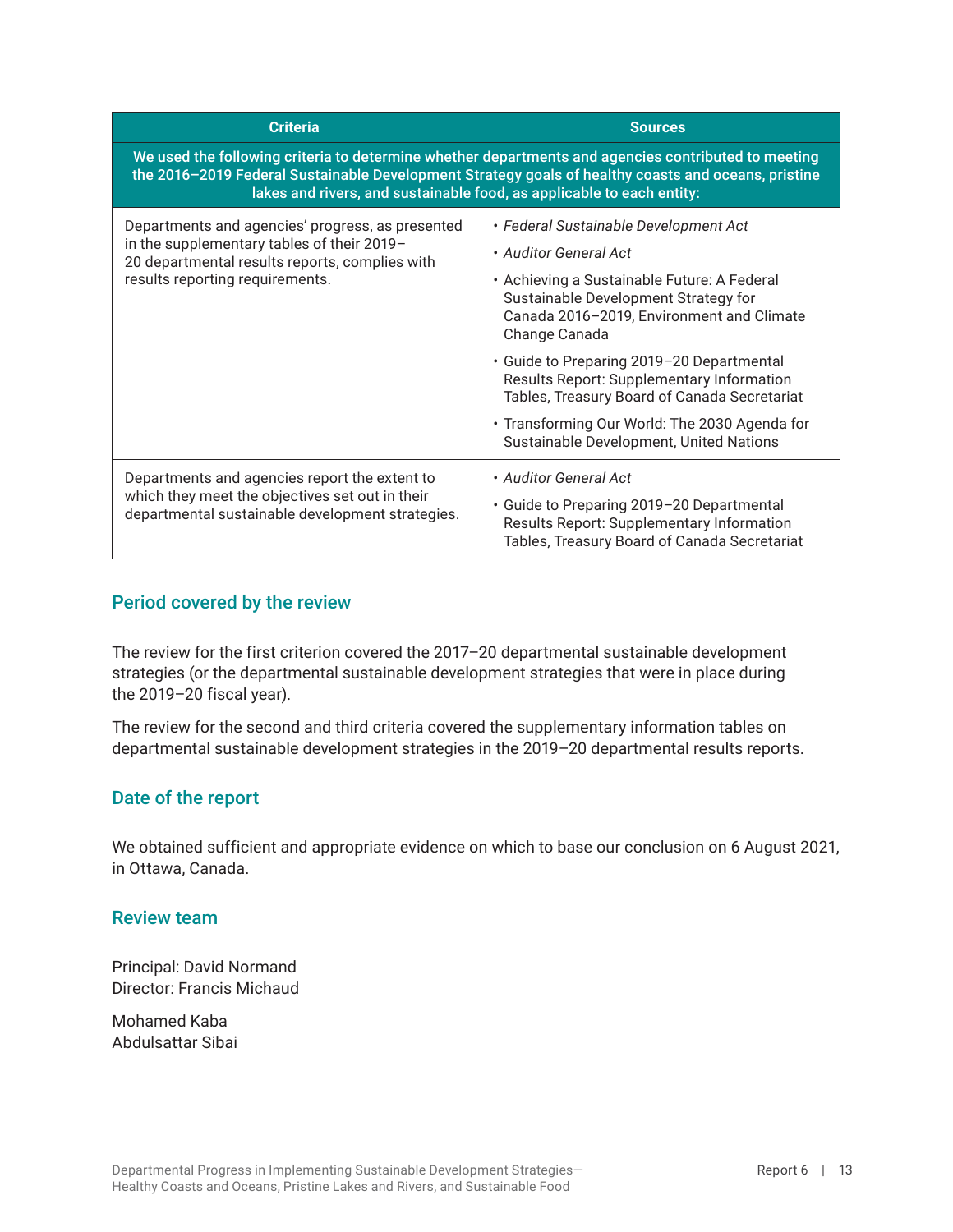## <span id="page-19-0"></span>**Recommendation**

The following table lists the recommendation and responses found in this report. The paragraph number preceding the recommendation indicates the location of the recommendation in the report, and the numbers in parentheses indicate the location of the related discussion.

#### **Recommendation Response**

#### **Federal sustainable development goals: Healthy coasts and oceans, pristine lakes and rivers, and sustainable food**

**6.28** When reporting on progress, departments and agencies should clearly describe the extent to which they met the actions in their sustainable development strategies, using the relevant performance indicators.

**(6.20–6.27)**

**Agriculture and Agri-Food Canada's response.**  Agreed. Agriculture and Agri-Food Canada will continue to follow the guidance of Environment and Climate Change Canada and the Treasury Board of Canada Secretariat to ensure that Agriculture and Agri-Food Canada clearly reports on the progress of departmental actions to meet its sustainable development strategies, according to the relevant performance indicators.

**The Canada Border Services Agency's response.**  Agreed. The Canada Border Services Agency has already taken action on this issue by including a performance indicator in the 2020–2023 Departmental Sustainable Development Strategy that clearly and succinctly describes its current progress toward its targets. The agency will continue to consider this recommendation in the 2023–2026 Departmental Sustainable Development Strategy, which is expected to be tabled in November 2023.

**Environment and Climate Change Canada's response.** Agreed. Environment and Climate Change Canada agrees that, when reporting on their departmental sustainable development strategies, departments and agencies should clearly describe the extent to which they met the actions in their strategies, using the relevant performance indicators. Environment and Climate Change Canada will ensure this recommendation is implemented.

The department's Sustainable Development Office wrote the departmental sustainable development strategy guidance released through the Treasury Board of Canada Secretariat, as outlined in this report. This guidance is a key part of the Federal Sustainable Development Strategy process, resulting in a concerted effort by departments and agencies subject to the federal strategy to improve their reporting, as evidenced by the 2020–23 departmental sustainable development strategies. Environment and Climate Change Canada will continue to work with federal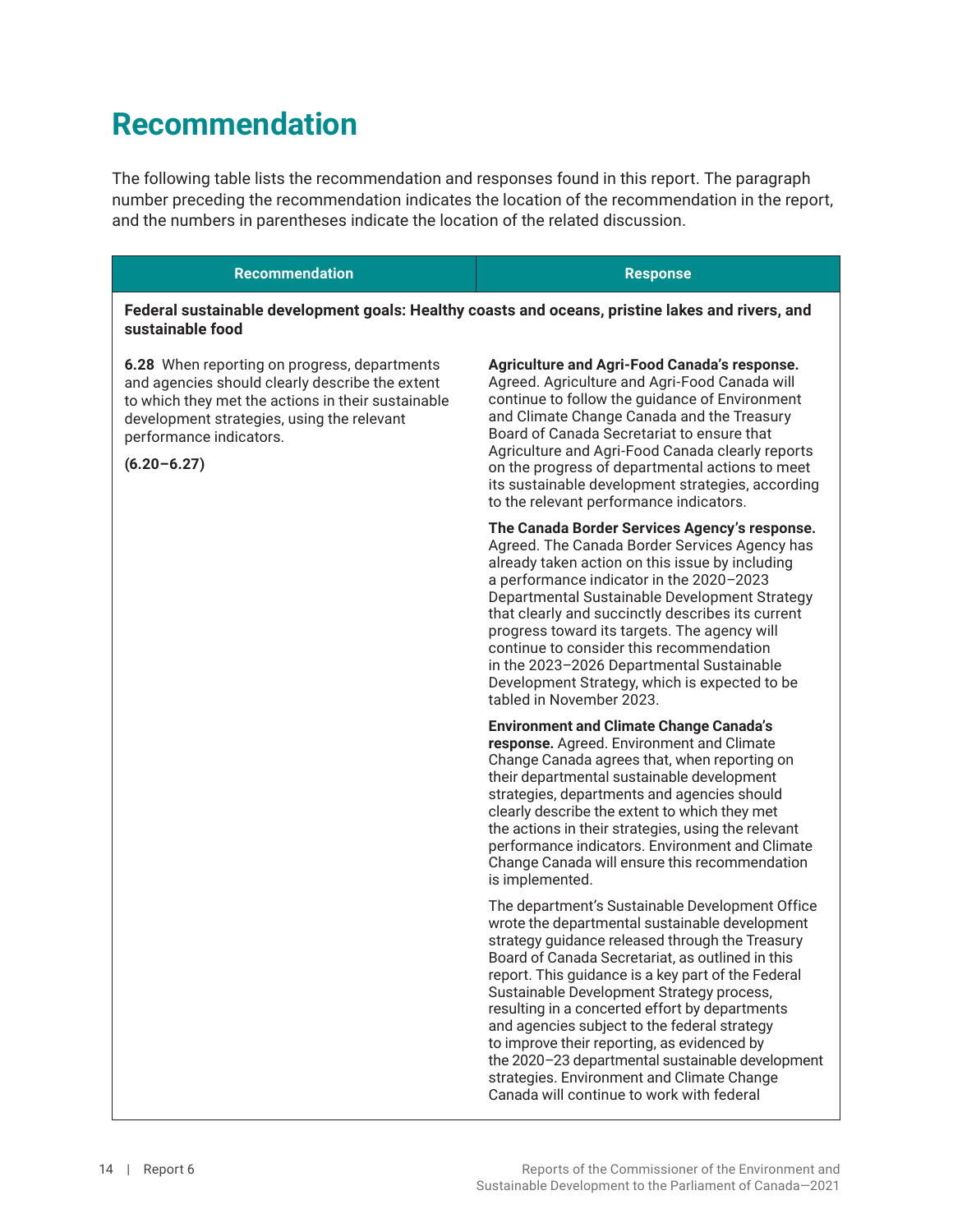| <b>Recommendation</b> | <b>Response</b>                                                                                                                                                                                                                                                                                                                                                                                                                                                                                                                                                                                                                                                                                                                                                                      |
|-----------------------|--------------------------------------------------------------------------------------------------------------------------------------------------------------------------------------------------------------------------------------------------------------------------------------------------------------------------------------------------------------------------------------------------------------------------------------------------------------------------------------------------------------------------------------------------------------------------------------------------------------------------------------------------------------------------------------------------------------------------------------------------------------------------------------|
|                       | organizations to provide guidance around<br>developing and reporting on departmental<br>sustainable development strategies, so Canadians<br>can see what individual organizations are doing<br>to support the goals and/or targets of the<br>federal strategy.                                                                                                                                                                                                                                                                                                                                                                                                                                                                                                                       |
|                       | Environment and Climate Change Canada<br>will ensure that its departmental sustainable<br>development strategy guidance continues to advise<br>departments and agencies to clearly describe<br>the extent to which they met the actions in their<br>sustainable development strategies, using relevant<br>performance indicators. The expected completion<br>date is October 2022.                                                                                                                                                                                                                                                                                                                                                                                                   |
|                       | <b>Fisheries and Oceans Canada's response.</b><br>Agreed. Fisheries and Oceans Canada will ensure<br>that progress reporting on the planned actions<br>established in its departmental sustainable<br>development strategy are clearly reported on<br>annually and will include a description of results<br>achieved using the relevant performance indicator<br>as required.                                                                                                                                                                                                                                                                                                                                                                                                        |
|                       | By spring 2022, Fisheries and Oceans Canada will<br>review its current sustainable development strategy<br>to ensure that relevant performance indicators are<br>available for all planned actions established within<br>the strategy and will make amendments as required<br>throughout the designated process.                                                                                                                                                                                                                                                                                                                                                                                                                                                                     |
|                       | Health Canada's response. Agreed. Health Canada<br>will follow the appropriate guidance to help ensure<br>that reporting on its sustainable development<br>strategies clearly describes how actions were met,<br>using relevant performance indicators and including<br>targets and timelines to ensure progress can<br>be measured.                                                                                                                                                                                                                                                                                                                                                                                                                                                 |
|                       | <b>Innovation, Science and Economic Development</b><br>Canada's response. Agreed. Innovation, Science<br>and Economic Development Canada has made<br>strategic revisions to subsequent versions of its<br>departmental sustainable development strategy<br>with the direct intention of positioning the<br>department to more clearly report on the extent to<br>which it has met the actions listed in its strategy<br>through the supplementary information tables of<br>its departmental results report. These revisions are<br>evidenced in both the Departmental Sustainable<br>Development Strategy 2020 to 2023 and the "action<br>taken" section of the 2019-20 supplementary<br>information table in the reporting on the<br>departmental sustainable development strategy. |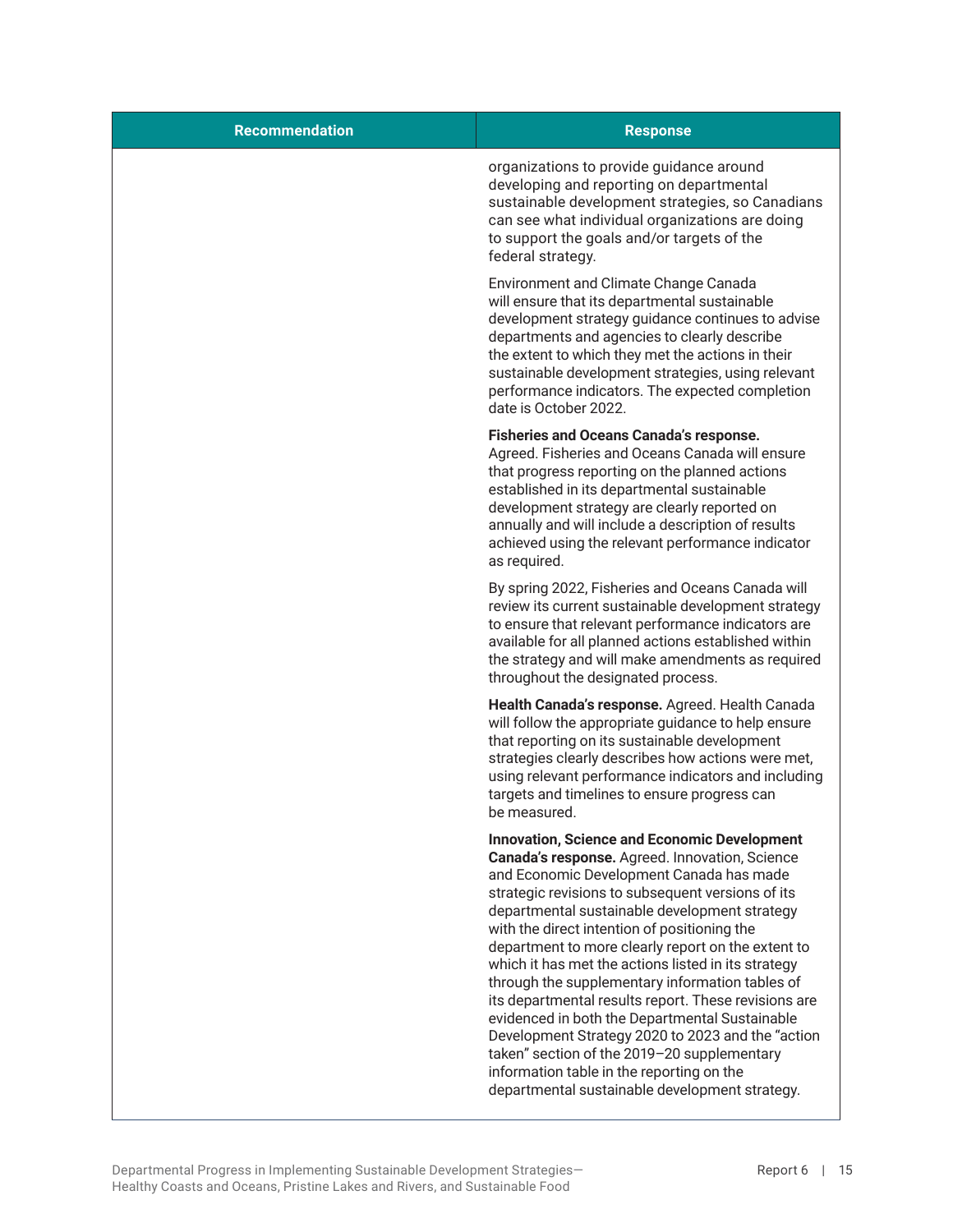| <b>Recommendation</b> | <b>Response</b>                                                                                                                                                                                                                                                                                                                                    |
|-----------------------|----------------------------------------------------------------------------------------------------------------------------------------------------------------------------------------------------------------------------------------------------------------------------------------------------------------------------------------------------|
|                       | Natural Resources Canada's response. Agreed.<br>Natural Resources Canada agrees that, when<br>reporting on their departmental sustainable<br>development strategies, departments and<br>agencies should clearly describe the extent to<br>which they met the actions in their strategies,<br>using the relevant performance indicators.            |
|                       | Natural Resources Canada will report accordingly<br>in its 2021-22 departmental sustainable<br>development strategy report, following the<br>revised guidance from the Treasury Board of<br>Canada Secretariat and Environment and Climate<br>Change Canada.                                                                                       |
|                       | Transport Canada's response. Agreed. Transport<br>Canada will implement this recommendation<br>and ensure, through strengthened performance<br>indicators, that the department's progress<br>reporting demonstrates the extent to which the<br>department is meeting the actions outlined in its<br>departmental sustainable development strategy. |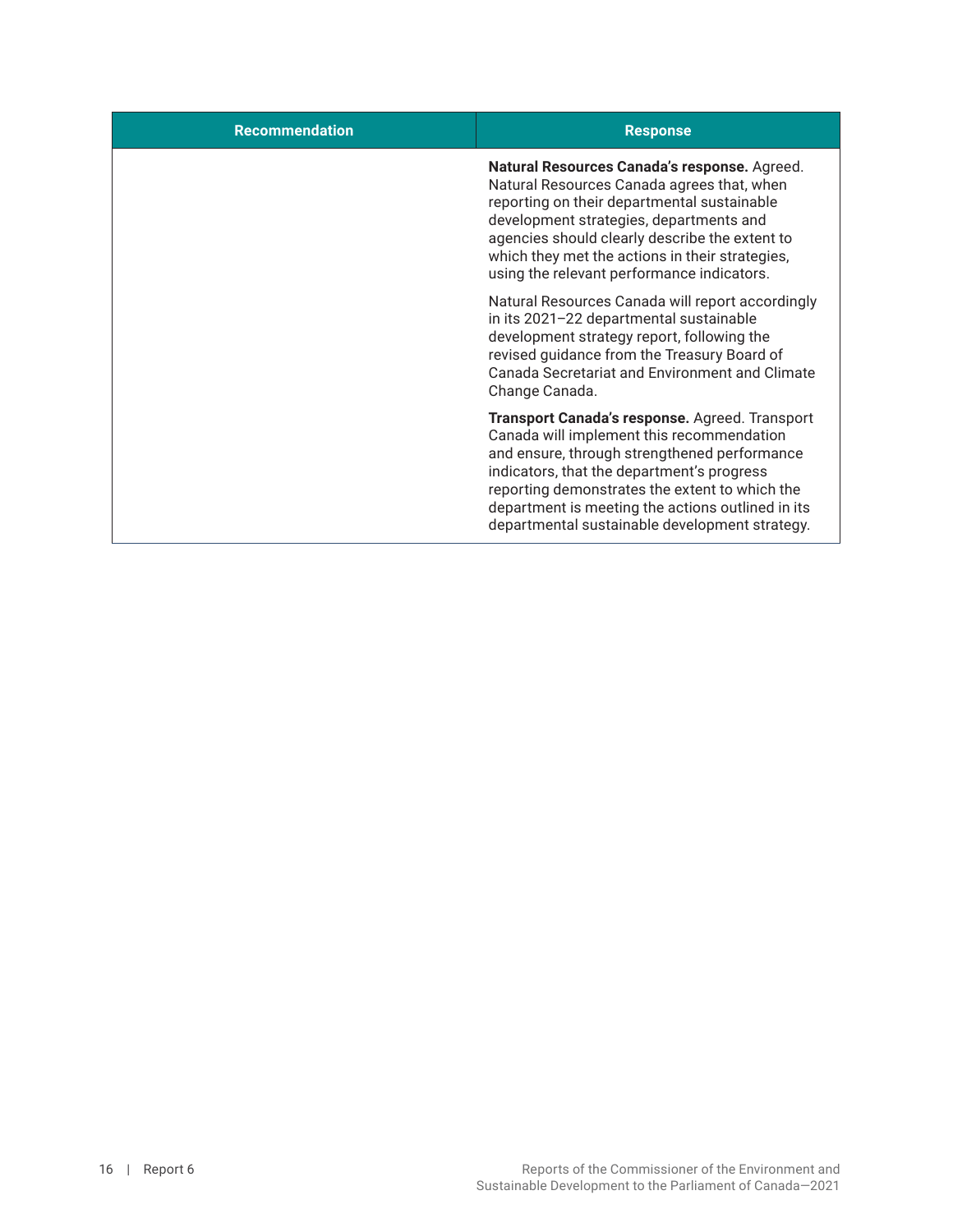## <span id="page-22-0"></span>**Appendix—Organizations Subject to the** *Federal Sustainable Development Act*

On 1 December 2020, amendments to *the Federal Sustainable Development Act* came into force. These amendments significantly expanded the number of federal organizations that must contribute to developing the future Federal Sustainable Development Strategy and report on their contributions through their own departmental sustainable development strategies, among other obligations. Section 12.3 of the act also allows Cabinet to further expand the list of federal organizations subject to its application. When this happens, under section 23 of the *Auditor General Act*, the Commissioner of the Environment and Sustainable Development reports on the exercise of Cabinet's authority.

Cabinet exercised its authority by making an order that added the following 2 Crown corporations to the list of organizations subject to the *Federal Sustainable Development Act*:

- National Capital Commission
- The Jacques-Cartier and Champlain Bridges Inc.

The order came into effect, alongside the other amendments to the act, on 1 December 2020, such that the total number of organizations subject to the act is now 99. It is the first time Cabinet has exercised this authority, and thus, this is the first reporting of this kind by the Commissioner.

Both of these organizations have, in the past, voluntarily contributed to the development of federal sustainable development strategies and have developed their own strategies or reports concerning sustainable development. As designated entities, however, they are now legally bound by the applicable requirements of the *Federal Sustainable Development Act*, including those related to the development of and reporting on their sustainable development strategies. As designated entities, they will also now be subject to the petitions process administered by the Commissioner under the *Auditor General Act*.

The addition of these organizations to the schedule of the *Federal Sustainable Development Act* widened the scope of the act's application and will promote greater coordination of actions related to sustainable development across the federal government.